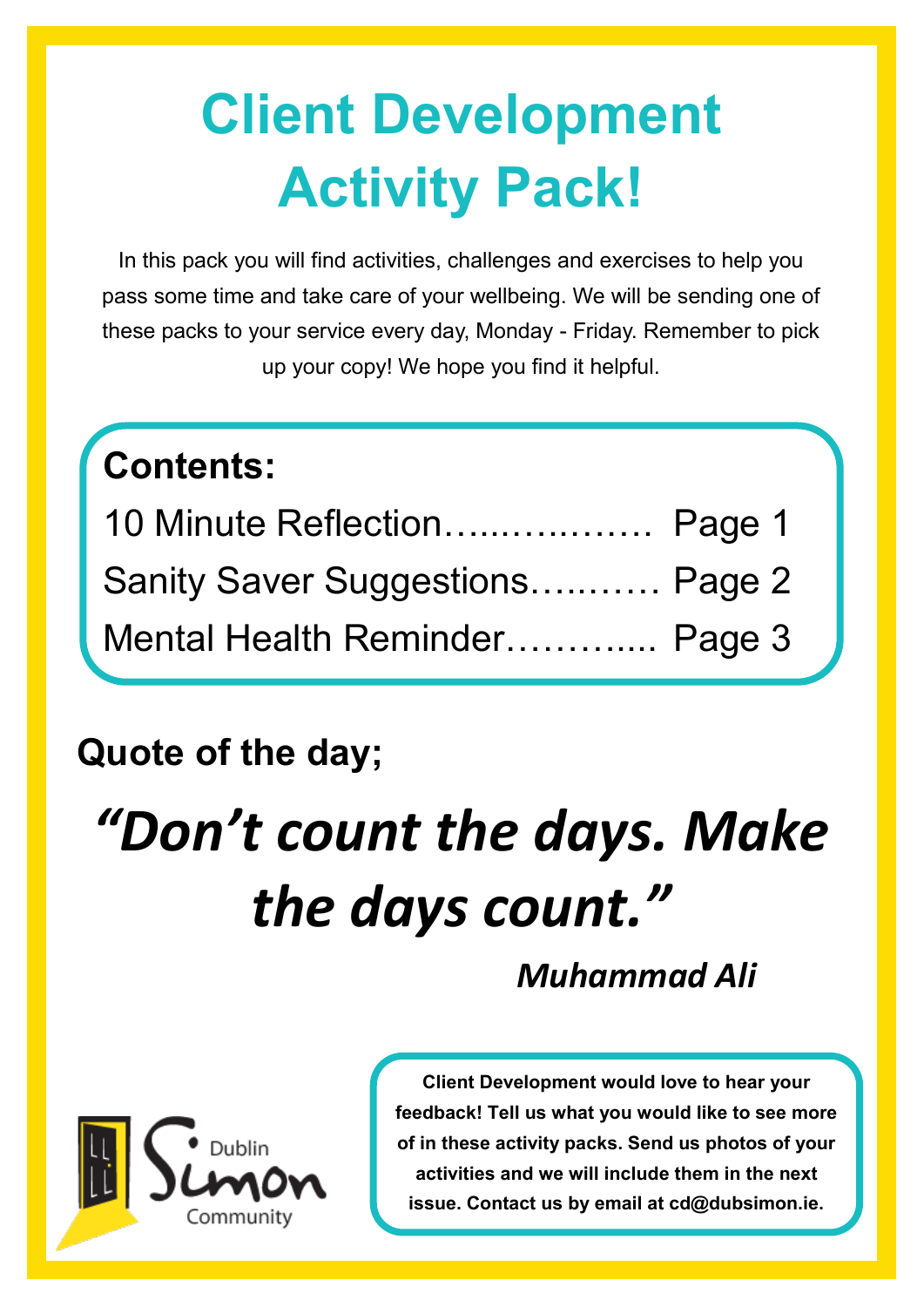## **10 Minutes to Reflect on Your Day...**

By reflecting on your day you are thinking carefully about what happened and how it made you feel. Reflective practice can help you develop creative thinking skills and process your feelings. Your reflections are just for you! You don't need to share them with anyone else unless you want to.

Date: \_\_\_\_\_\_\_\_\_\_\_\_\_\_\_\_

Three little things about today that meant a lot:



1

Ω

One thing you started;

One thing you finished;

One thing you can't believe is happening in your life right now;

Two ways you are responding to this;

1. \_\_\_\_\_\_\_\_\_\_\_\_\_\_\_\_\_\_\_\_\_\_\_\_\_\_\_\_\_\_\_\_\_\_\_\_\_\_\_\_\_\_\_\_\_\_\_\_\_\_\_\_\_\_\_\_\_\_\_  $2.$ Dublin Community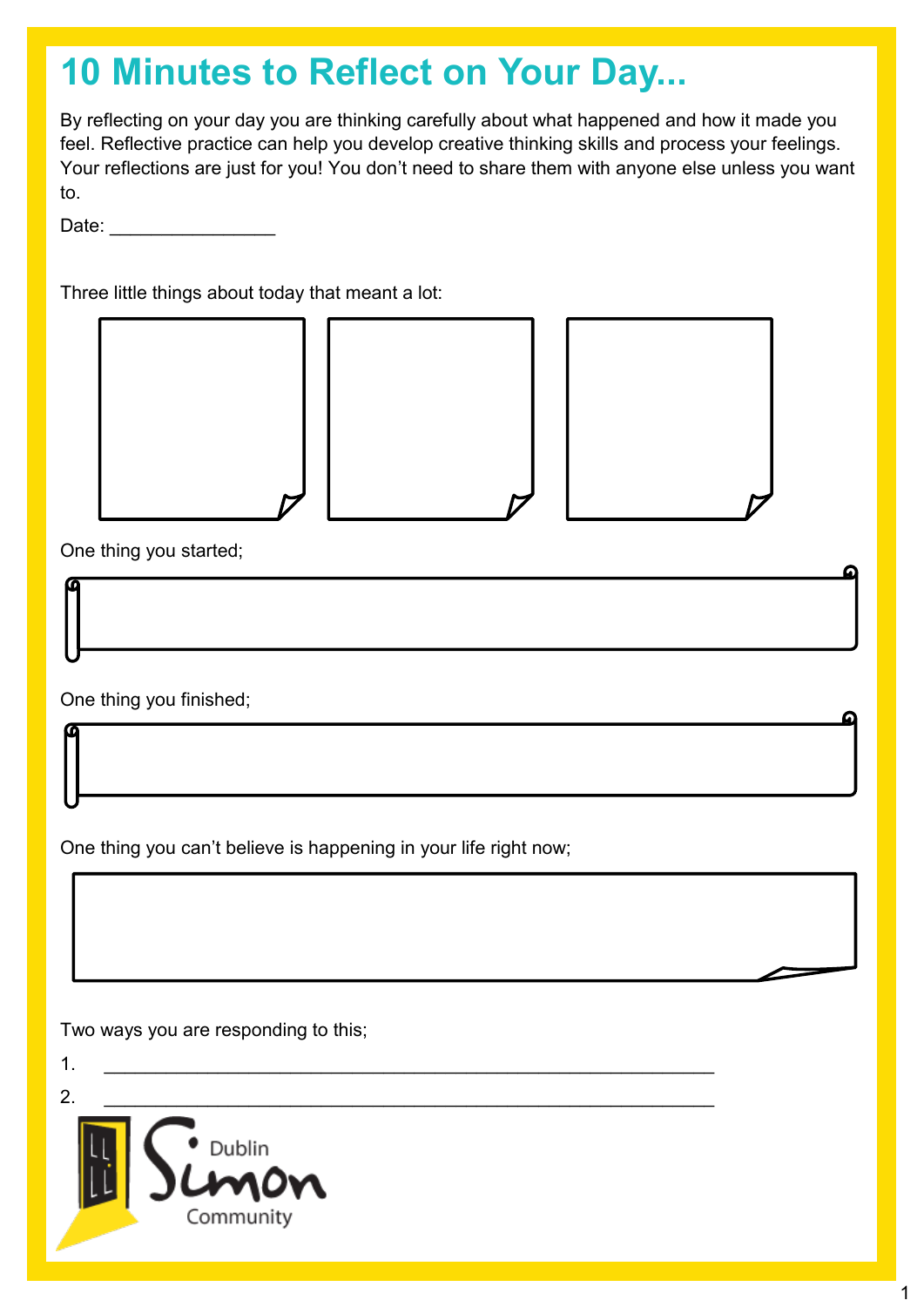# **Sanity Saver Suggestions!**

### **Workouts**

**Today our sanity saver suggestions are a list of free exercise classes to help you to stay fit and healthy.** 

### **Websites**

**Fitness Blender** ([www.fitnessblender.com\)](https://www.fitnessblender.com/): website with free workout videos, health tips, recipes and a community forum and blog. You can tailor the videos by duration, difficulty and focus area.

**Orangetheory at Home** ([www.orangetheory.com\):](https://www.orangetheory.com/en-us/athome/) free 30 minute workout video uploaded everyday on a range of focused areas.

### Apps for phone

**7 Minute Workout -** app can be downloaded for free on your smart phone. App provides daily HIIT exercises.

**FitOn** - app can be downloaded for free on your smart phone. App provides workout videos for cardio, yoga, pilates, HITT and more.

Youtube Channels (free exercise classes):

- [Popsugar Fitness](https://www.youtube.com/channel/UCBINFWq52ShSgUFEoynfSwg) Offers dance, cardio, strength and yoga videos
- [The Body Coach TV](https://www.youtube.com/channel/UCAxW1XT0iEJo0TYlRfn6rYQ) Workouts for different fitness levels
- [The Fitness Marshall](https://www.youtube.com/user/TheFitnessMarshall) Dance Cardio workout
- [Body Project](https://www.youtube.com/channel/UCFjc9H89-RpWuIStDqhO7AQ) Workouts with low impact or high impact options